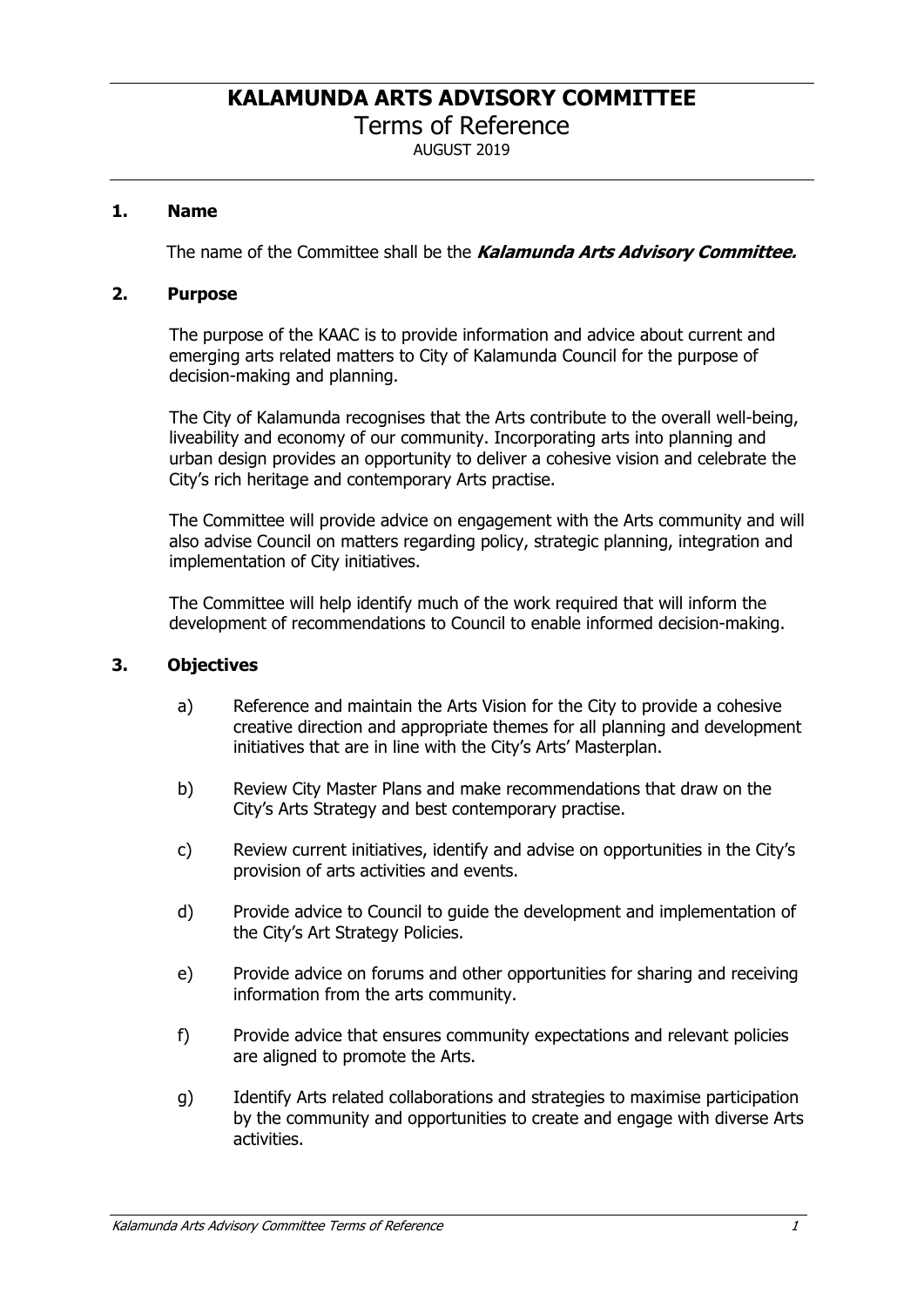h) Ensure the effectiveness of the Committee's work and achievement of best value for the community is supported by strong ongoing communications between the Committee and the City.

# **4. Councils Strategic Alignment**

*Kalamunda Advancing Strategic Community Plan to 2027* 

OBJECTIVE 1.3 - To support the active participation of local communities.

## **5. Membership**

## **5.1 Qualification to be a Member**

Members must have knowledge, interest or have worked in the arts industry.

## **5.2 No. of Members**

A total membership of up to 11 full members comprising: -

- i. One Elected Member.
- ii. Five members from the Arts Community practicing in Fine Arts.
- iii. Three members representing Community Art Groups.
- iv. Two members from Performing Arts.

## **5.3 Deputy Members**

All Council members shall have an appointed Deputy who is to attend meetings in the absence of a member.

All other members may have a deputy delegate appointed if required.

## **5.4 Term of Appointment**

Appointment is for up to two years and members are eligible for reappointment following the Council Ordinary Election.

## **5.5 Resignation or Termination of Membership**

- i. Membership will be reviewed should a member miss three consecutive meetings without approved leave of absence and the Committee may choose to recommend to Council that the member is removed.
- ii. A committee member may resign from membership of the committee by giving the Chief Executive Officer or the committee's presiding member written notice of the resignation.

## **6. Election of Presiding Member and Deputy Presiding Member**

The election of the Presiding Member and Deputy Presiding Member will be conducted in accordance with the provisions of the *Local Government Act 1995*.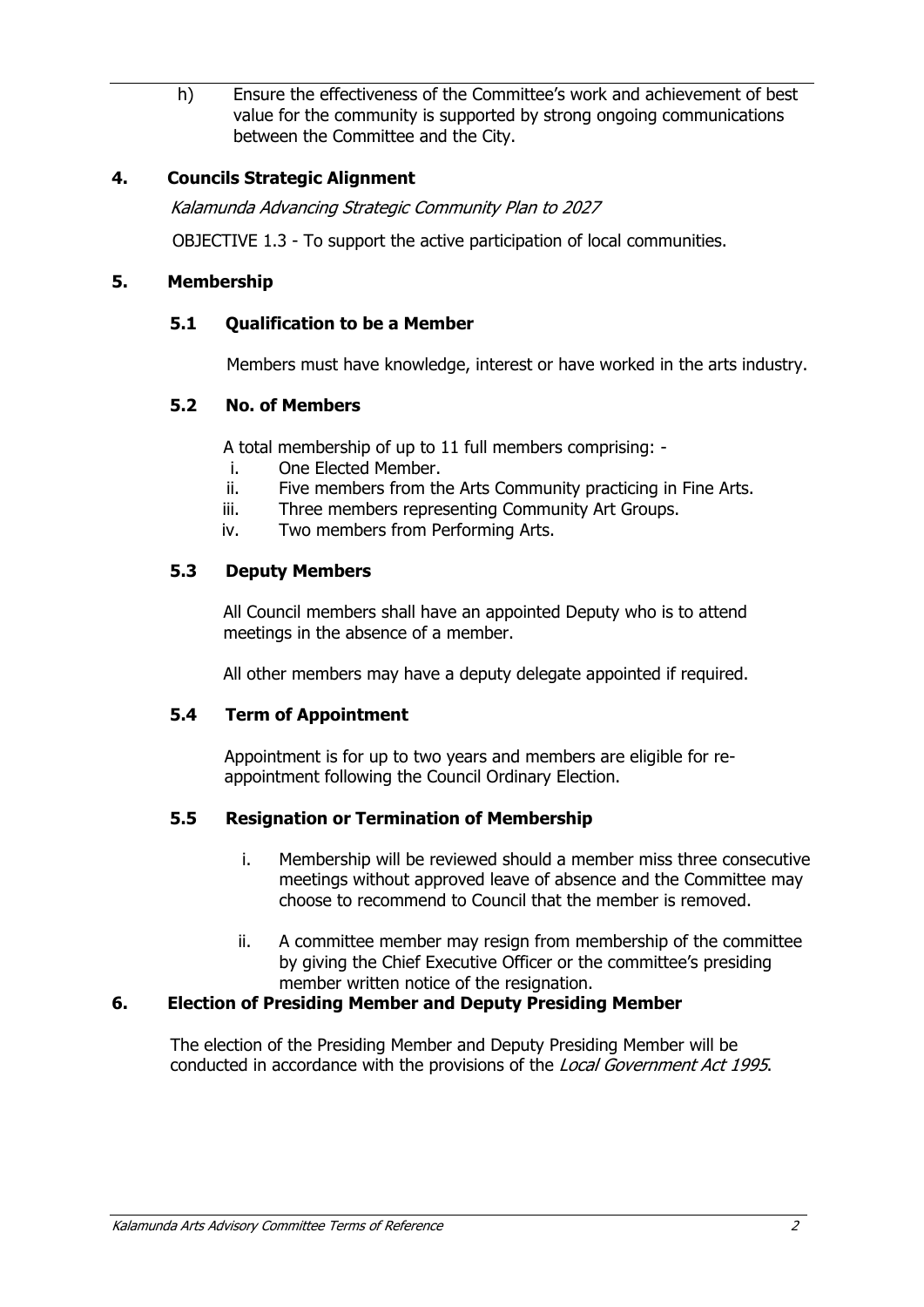## **7. Meetings**

## **a) Conduct of Meetings**

All meetings will be conducted in accordance with the provisions of the *Local Government Act 1995* and the City's Standing Orders Local Law and the City of Kalamunda Code of Conduct.

## **b) Inductions**

All Members will be required to attend an induction which will be held prior to the first meeting of a committee following a Council election.

## **c) Scheduling of Ordinary Meetings**

The Committee shall meet at least quarterly and can increase the frequency of meetings if required and in consultation with the City to ensure resources are available. Meetings should be held on a regular date and time to be determined by the committee.

#### **d) Special or Extra Meetings and Working Groups**

A Special or extra meeting can be called by: -

- i. A majority decision of the Committee
- ii. The presiding member of the Committee
- iii. By at least  $1/3^{rd}$  of the members of the Committee

A Committee may also choose to form working groups from its membership or to second others with specific skills for undertaking specific tasks required by the Committee in consultation with the City to ensure resources can be made available.

## **e) Quorum**

A quorum shall consist of at least one half of the appointed members. If a quorum is not achieved the meeting can progress informally, with minutes prepared in accordance with established processes.

## **f) Disclosure of Interests**

All Committee Members are required to disclose any financial, proximity or impartiality interests they may have in any matter to be discussed at the meeting.

# **g) Voting**

Each appointed member present shall have one (1) vote. In the event of a tied vote, the Presiding Member is to cast a second vote.

City of Kalamunda Officers supporting the Committee do not have voting rights.